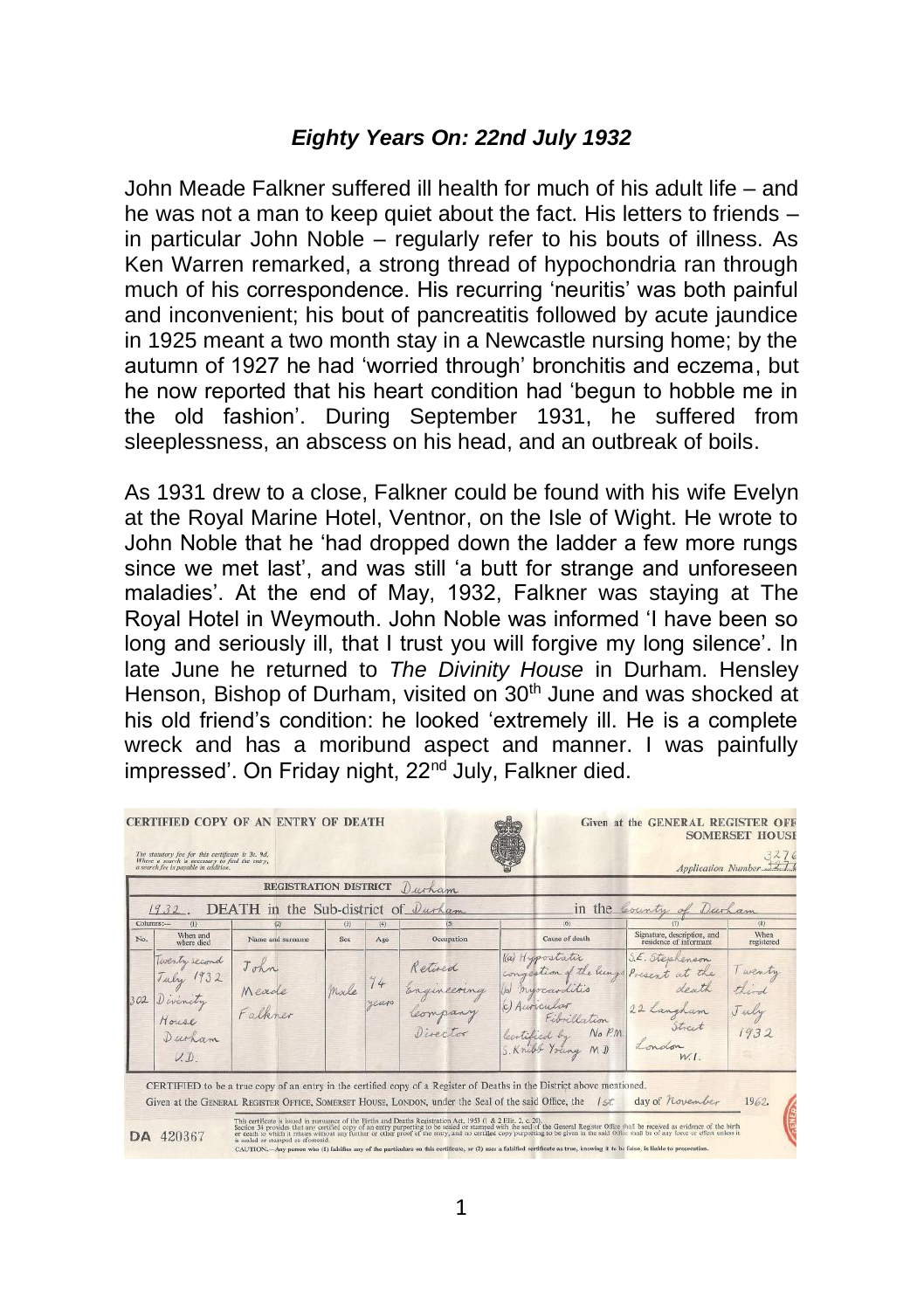The cause of death was given as 1(a) **Hypostatic congestion of the lungs** (where there is an obstacle to the return of the blood to the heart); 1(b) **Myocarditis** (or inflammatory cardiomyopathy is inflammation of heart muscle); and 1(c) **Auricular Fibrillation** (very rapid uncoordinated contractions of the atria of the heart resulting in a lack of synchronism between heartbeat and pulse beat).

Section 3 of his Will, dated the sixteenth day of July 1925, said "I DESIRE to be cremated at the Crematorium nearest to the place my death and my ashes buriled in an ordinary coffin in the churchyard of the Parish Church of St. John the Baptist at Burford in Oxfordshire by Legards Chapel where there is a place left for me by my dear brother William Richardson Falkner 4. DESIRE my trustees at the expense of my estate to fill with the best stained glass in memory of me or my family two south widnows in the Lady Chapel in the said"Church

His body was taken on Tuesday, 26<sup>th</sup> July to Darlington, the nearest crematorium. His ashes were then put in an ordinary coffin and taken to Burford churchyard. The Service was held on the afternoon of Wednesday, 27<sup>th</sup> July. A simple Order of Service sheet was headed

# **John Meade Falkner. At Rest. July 22nd 1932. R.I.P**.

After the church service, conducted by another old friend, the local priest Canon Emeris, the mourners moved outside to the grave. On the coffin had been placed Falkner's Master of Arts hood. Falkner's wife, Evelyn, was recorded as having 'contained her grief very well'. His sister, Annie, later remarked that she had found the whole occasion 'unsympathetic'.

On the same day, a Memorial Service was held in Durham Cathedral. Many of the cathedral clergy were there, including Bishop Henson. The Pro-Vice Chancellor attended on behalf of Durham University. Wilfred Cochrane represented Armstrong Whitworth and there were directors from the Newcastle and Gateshead Gas and Newcastle and Gateshead Water companies.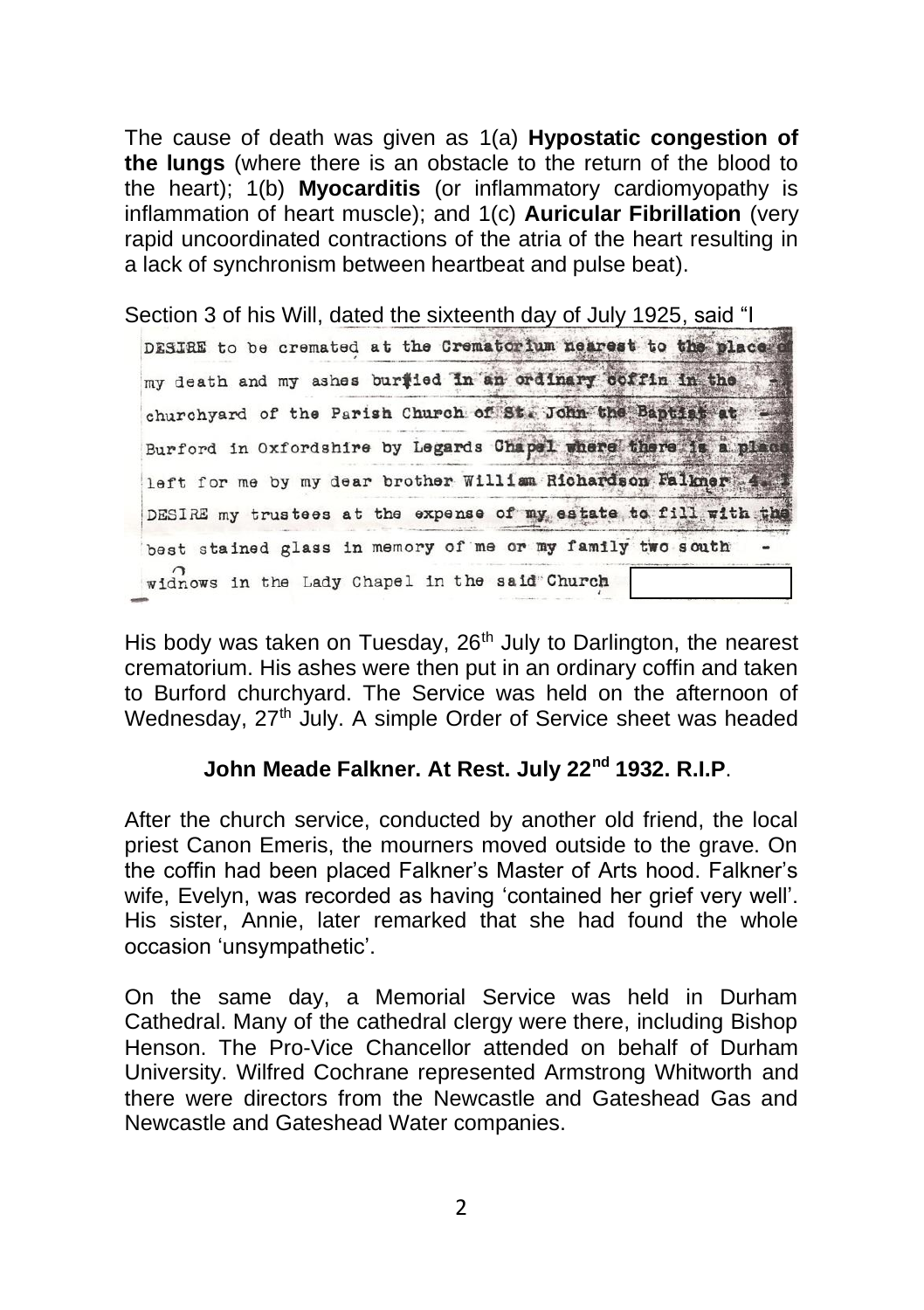

# **The Cathedral Service Sheet The Burford Tomb**

The Durham Cathedral service included Psalm 90; a Lesson from Revelation vii. 9 – end; Anthem 1222; and Hymn (A & M) 438.

The **Obituaries** make interesting reading. The rest of this article will comprise of long extracts from national and local publications.

# ӁӜӜӜӁӁӁӁӁӁӁӁ*҉*

**The Newcastle Journal** was first off the mark:

| -THE NEWCASTLE JOURNAL, SATURDAY, JULY 23, 1932. |  |
|--------------------------------------------------|--|
| DEATH OF MR J. M.<br>FALKNER.                    |  |

*We regret to announce the death at his home, Divinity House, Durham, last night, of Mr John Meade Falkner, M.A., who had resided in the city for 40 years and had been closely associated with the Cathedral during the whole of that time.*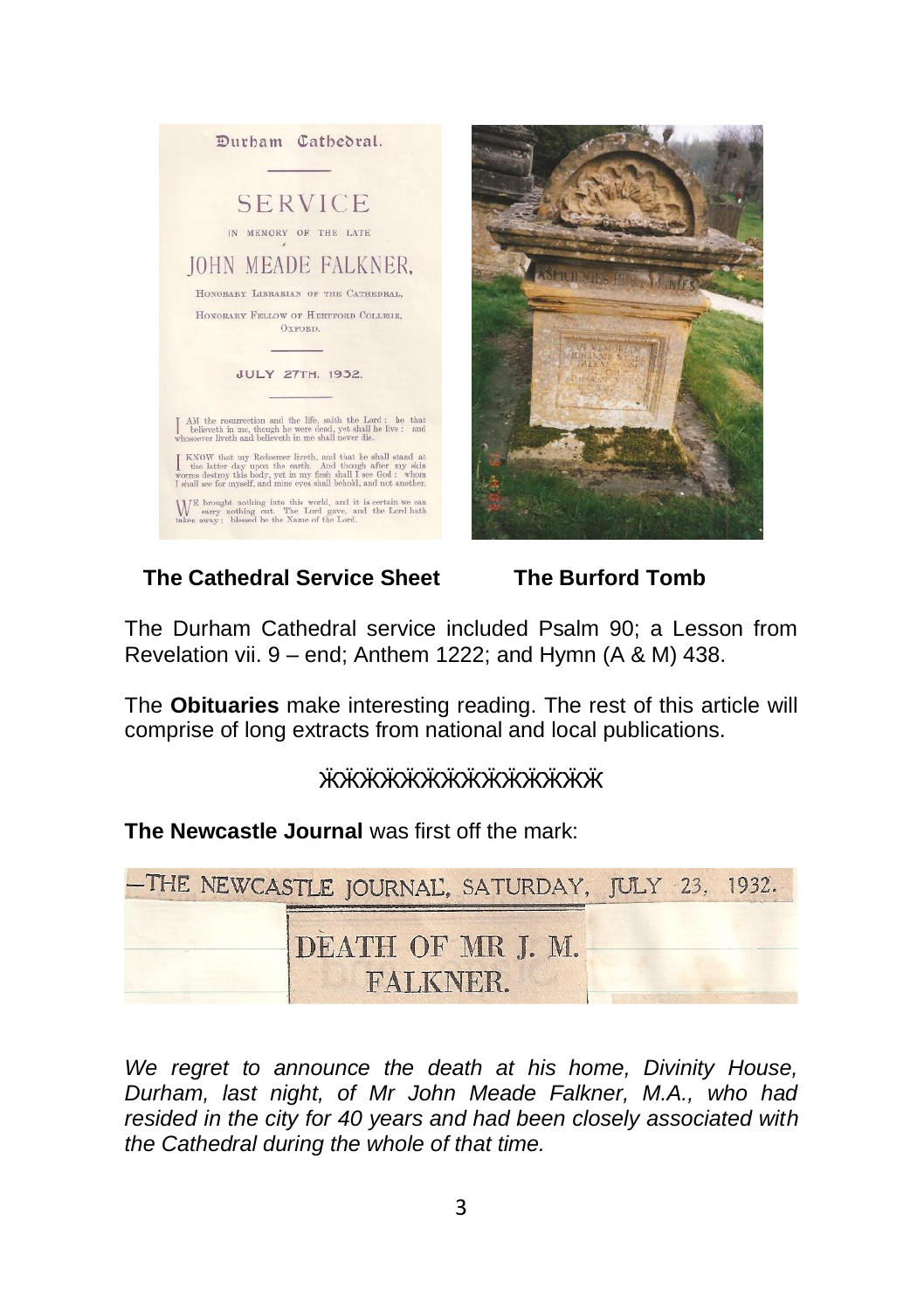*Mr Falkner had a serious illness while on the Isle of Wight at Christmastime, and had been in a precarious condition since. His love for the Cathedral knew no bounds. Indeed, for many years and at the time of his death he was honorary librarian to the Dean and Chapter Library of the Cathedral, and was regarded as a foremost authority on its contents, which represent almost the history of Northern Christendom. He occupied a seat in the Choir Stalls, and none was more regular in attendance at the services.*

*Mr Falkner was also an outstanding authority on archaeology, and held the office of Honorary Reader in Palæography in the University of Durham.*

*In the public mind, however, he will be long remembered in connexion with his association with Sir W.G. Armstrong, Whitworth and Co., Ltd., of Newcastle, with whom he was first a director and during the critical years of 1915-20 chairman of directors. It would be difficult to estimate the responsibilities that that office entailed during the war period.*

*Mr Falkner held several important Japanese decorations awarded during his connexion with the Newcastle firm.*

*Eldest son of the Rev Thomas Alexander Falkner, of North Newnton, Wiltshire, he was born on May 8, 1858, and received his early education at Marlborough, proceeding from there to Hertford College, Oxford. Five years ago he was made an honorary Fellow of that college ─ a distinction he greatly prized.*

*Mr Falkner was held in high regard in literary circles. He wrote "The Lost Stradivarius", "Moonfleet", "The Nebuly Coat", "Ad Majorem Psalter", and also a history of Oxfordshire and handbooks on Oxfordshire and Berkshire.*

*He will be sadly missed from Durham, where his generosity was experienced unobtrusively in connexion with many benevolent and charitable organizations.*

*He was a well-known figure on Tyneside, and held directorships on the Newcastle and Gateshead Water Company and the Newcastle and Gateshead Gas Company. Great sympathy will go out to his widow, who was before her marriage Miss Evelyn Violet Adye, the youngest daughter of General Sir John Miller Adye, G.C.B.*

### ӁӜӜӁӁӁӁӁӁӁӁӁ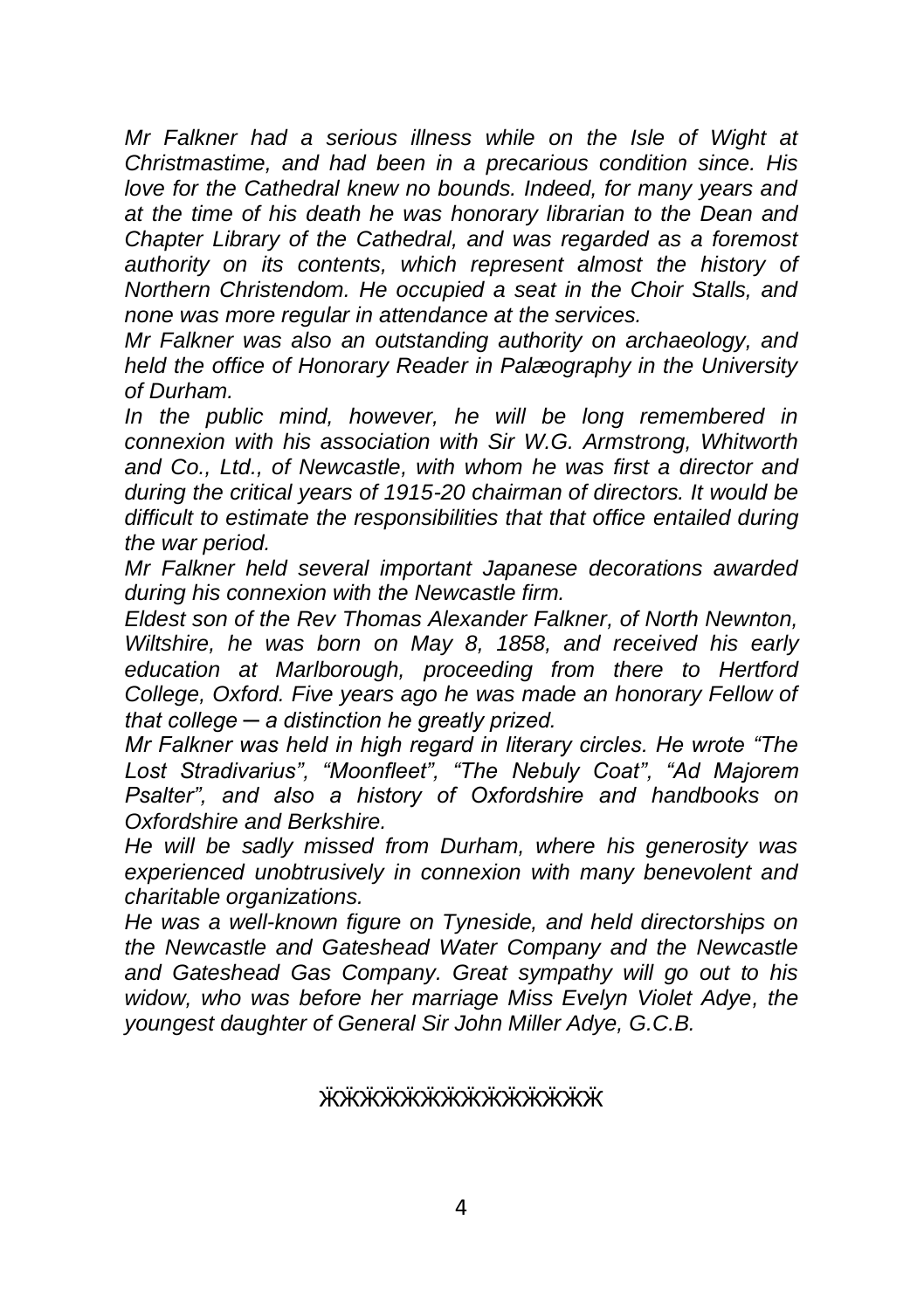

## *Mr. J.M. FALKNER SCHOLAR AND MAN OF BUSINESS*

*Mr. John Meade Falkner went as tutor to the sons of Sir Andrew Noble, at that time vice-chairman of the Armstrong firm, on leaving Oxford, and in 1885 was offered a post in the company. He was promoted to be a director in 1901, and when Sir Andrew Noble died in 1915 succeeded him as chairman of the board, a post which he resigned in 1921, remaining a director until the reconstruction of the company in 1926.*

*In his long connection with the Armstrong, Whitworth Company, Falkner made himself specially useful in conducting negotiations with foreign Powers, and he travelled widely on behalf of the firm in Europe and South America. For this purpose he was well fitted alike by his charm and dignity of manner, his gift of languages, and his patience. He was, in short the chief diplomatic representative of the firm for many years. These business visits were with him always contrived "a double debt to pay". "For," as he used to say of himself, "I have a medieval mind," and he was never happier than in Constantinople, Florence and, above all, in Rome, where he early became a constant frequenter of the Vatican Library, a relationship crowned by the gift to him from the present Pope of the gold medal struck for presentation to a limited number of distinguished scholars, native and foreign.*

*All sorts of medieval lore appealed to him ─ black-letter, demonology, and old Church music. He was an assiduous collector of rare books, especially of missals. His whole life had a strange dualism, for this medievally-minded humanist rose to his high position as chairman of a great industrial corporation not by*  favouritism, but on his merits, and as the direct result of their *recognition by the creator of the firm and his ablest successor. Falkner's annual statements were models of lucidity, and were marked by a distinction of style that never failed him whatever he wrote.*

*He wrote beautifully, in every sense of the word, for until he was disabled by writer's cramp, his script, modelled upon that of the best medieval scribes, was exquisitely decorative as well as perfectly*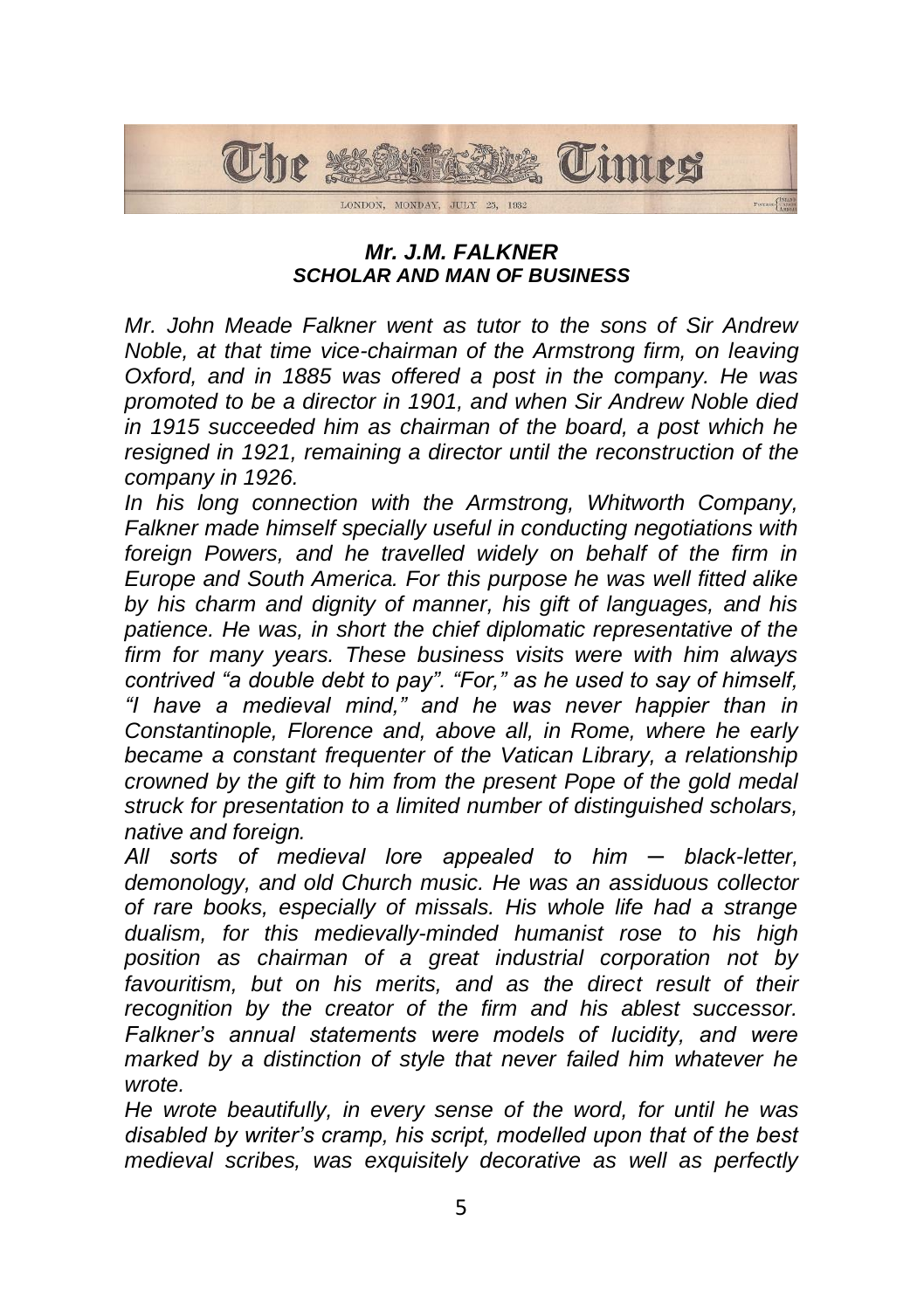*legible, and a letter from him was a work of art as well as a revelation of the workings of an original and observant mind. Some of his earliest literary ventures were of an instructive order ─ his admirable "History of Oxfordshire", and his handbooks to Oxfordshire and Berkshire in Murray's series, for which he prepared himself by long bicycle tours of exploration visiting country churches and villages. In fiction he made his mark in "The Lost Stradivarius" (1895), a romantic ghost story, tinged with mysticism, in which his command of atmosphere and of the "law of suspense" was strikingly displayed. "Moonfleet" (1898), a story of the old smuggling days on the South Coast, is a more straightforward story, which suggests comparisons with Stevenson in subject, but is written in Falkner's own style, in which every word is right and in the right place. But "The Nebuly Coat" (1903) is a far higher achievement, and still remains one of the test novels, appreciation of which establishes a curious link of sympathy between its admirers. He had written a considerable part of a fourth novel, but left the only copy in a bag in the train on his daily journey from Durham to Elswick, and never saw it again. His friends often begged him to rewrite it, but he declared that he was too old for the task.*

*After the War he published anonymously a brief, but most illuminating, study of Bath in its palmy days, and he contributed to*  Cornhill *(December, 1916) the short story entitled "Charalampia", an entirely fascinating pseudo-historical romance of the Byzantine period. For, while a devout reader of the classics, his studies were not confined to the canon.*

*There remain his verses, mostly written for private circulation, though a certain number appeared in the* Spectator*, where they never failed to attract attention by their peculiar dignity and charm, notably the lines entitled "The Family Pew". They were almost always meditative and reflective, suffused with a tender regret, and notable for the effective use he made of Latin phrases from the Vulgate or the great*  Latin hymns. It may be added that his interest in liturgical literature *was not confined to missals, but ranged over a much wider field. He filled more than 40 notebooks (all in Latin) on the Vatican manuscripts. Apart from the Vatican, he was in close touch with the manuscript section of the British Museum and of the Bodleian. It was largely due to these associations and connexions, as well as to his own talents, that he was able to make improvements at Durham (where he succeeded Canon Greenwell as Librarian to the Dean and Chapter), which made the collection probably the first among*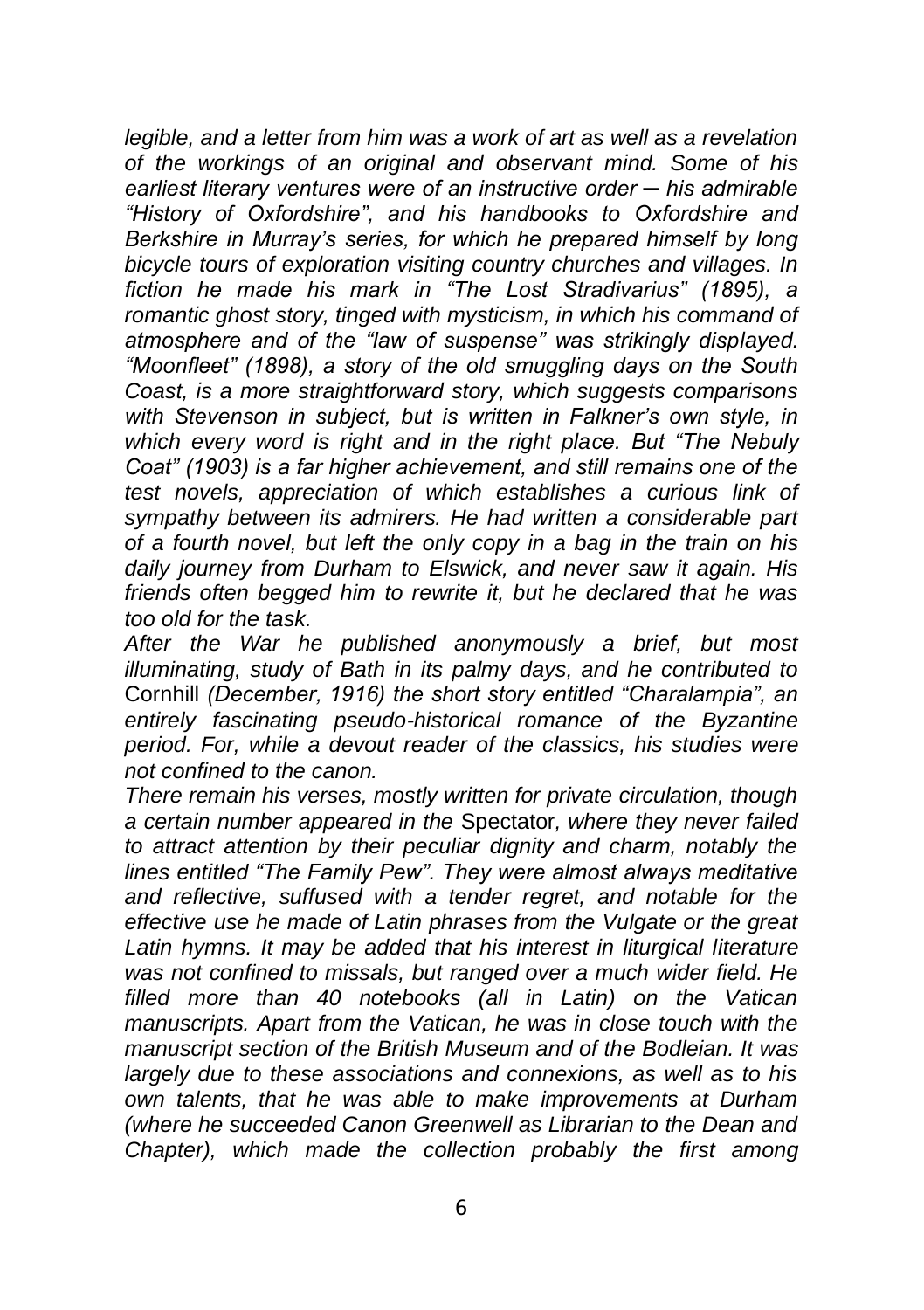*cathedral libraries in England, and caused it, to his great pleasure, to be visited and consulted by more and more students every year.*

*To his friends at the Athenaeum and elsewhere, Falkner was always an interesting character, full of curious contradictions but equally full of enthusiasms which he was able to impart to others. An element of the unexpected lent attraction to his conversation, for, though consistent enough on many subjects, on others his views were fluid, and it was impossible to anticipate what he might say. Proclaiming himself a recluse, he enjoyed congenial society; in politics, he was one day a Radical and the next a reactionary; while he affected a cynicism which covered much real kindness of heart. He had no intellectual arrogance; he was singularly free from snobbishness or ostentation; he was a most loyal and affectionate friend. The extent of his charities, whether in cash or kind, if it could be known, must have been astonishingly large, while the amount of time he took to comfort the downhearted or ailing must have added heavy burdens to his daily work…..*

The following day "C.R.C" wrote in to *The Times*:

*By the death of Meade Falkner, Hertford College has lost an Honorary Fellow and a most loyal and engaging friend. He never lost touch with the college, and welcomed his election to the Honorary Fellowship, in his own words, "with boyish delight". The scene of one of his most charming and subtle novels, "The Lost Stradivarius", is placed in a sixteenth century room of the college, which he inhabited as an undergraduate. His immensely tall, gaunt, and stooping figure, his long, distinguished head, with its intense eyes, were often seen in Oxford, especially in the Bodleian. Scholar, novelist, guide-book writer, man of business, and man of the world, he showed all the versatility of his life in his conversation, seeming to fulfil, in his person Aristotle's ανηρ περι παν παιλευμενος. He had a curious intuitive faculty of penetrating, after the shortest acquaintance, into the interests and tastes of others. Hence he not only talked well, but was the begetter of good talk in others. A junior Fellow, after one evening in his company, would feel that he had made a sympathetic and discerning friend. He had a charming appreciation of good food and drink, and his friends at the college would try to set some special vintage for his appreciation when he dined at High Table. For some years he fought a losing battle against ill-health, the advance of which he bore with a half-melancholy, half-whimsical resignation.*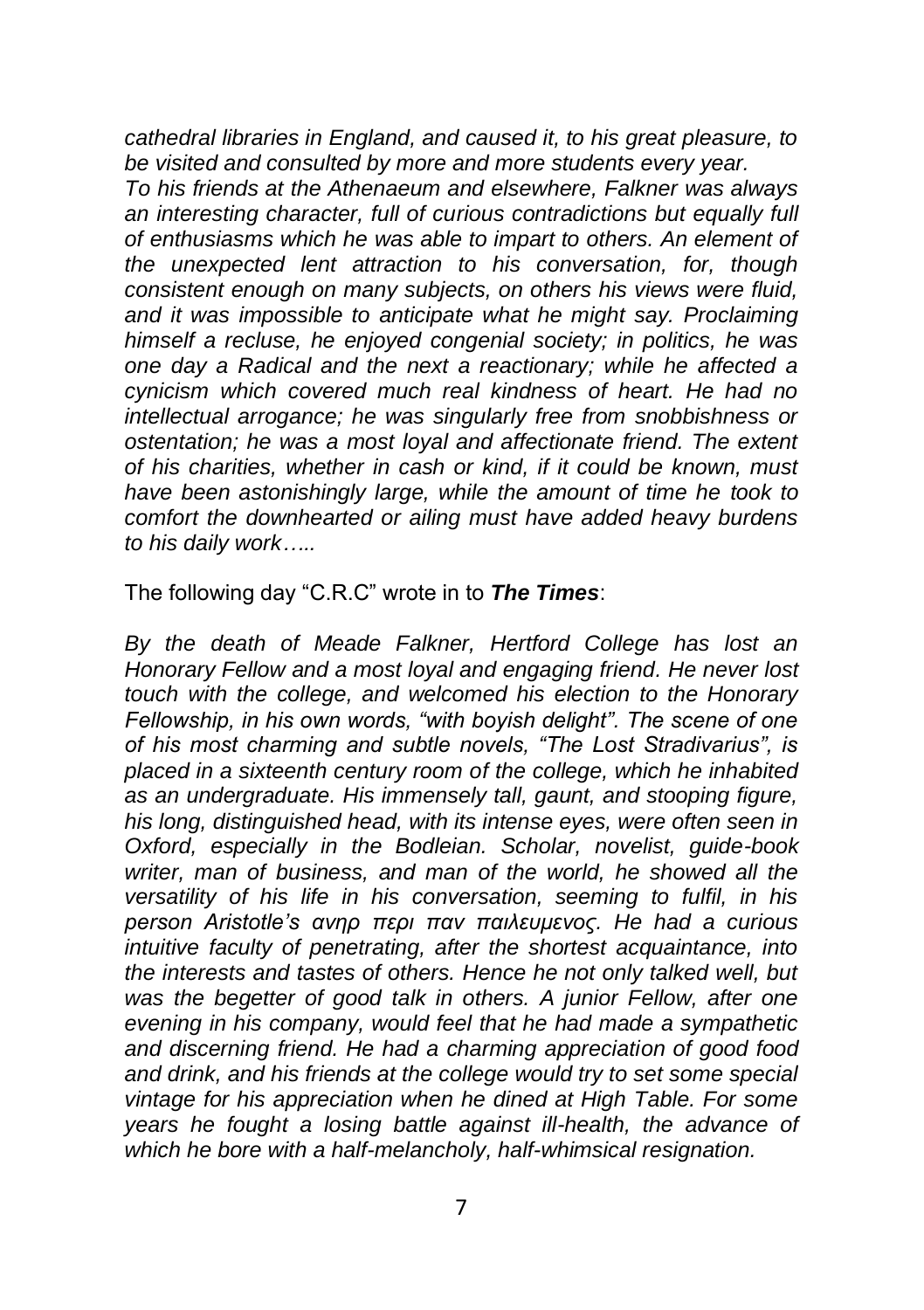**ARMSTRONG . WHITWORTH . RECORD** 

Autumn 1932

*The death occurred at his home, The Divinity House, Durham, on July 22nd, of John Meade Falkner, at the age of 74.*

*The son of the Rev. Thomas Alexander Falkner, of an old Wiltshire family, a scholar of Marlborough and of Hertford College, Oxford, Mr. Falkner's first connection with Newcastle was an engagement in the spring of 1883 to act as holiday tutor to Sir Andrew Noble's younger sons.*

*He always said that having made this engagement he tried his best to get out of it, but fortunately for himself and for many others Sir Andrew was not to be put off, and so, in somewhat unwilling fashion, was started his close association with the North of England, which was ended only by his death.*

*In November, 1885, having done a good deal of unofficial secretarial work previously for Sir Andrew, he was formerly engaged at Elswick, and three years later he succeeded Mr. W.D. Cruddas as secretary of the Company.*

*Elswick, when Mr. Falkner first joined the Company, was on the threshold of a tremendous expansion of its foreign business, and his exceptional qualities were undoubtedly of great value in this connection. Routine work was never very congenial to him, but he delighted in travel and in the unconventionality of life abroad, had a good working knowledge of many languages, a most impressive appearance and manner, and a personal charm which few could resist. Above all he revelled in the diplomatic scheming which was usually an essential feature of all negotiations for foreign work. Wherever he went ─ whether to Italy, Spain, France, Germany, Greece, Turkey or Brazil ─ he had friends and was equally at home. Until war broke out in 1914, and all that he had worked for came tumbling down like a house of cards, he was never happier than when engaged on the Company's business abroad.*

*In 1901 he was made a director, and in 1915, on the death of Sir Andrew Noble, he was appointed to succeed him as Chairman. This position he held until the end of 1920, when his health, which had never been robust, obliged him to relinquish it, though he continued to be a member of the Board until 1926.*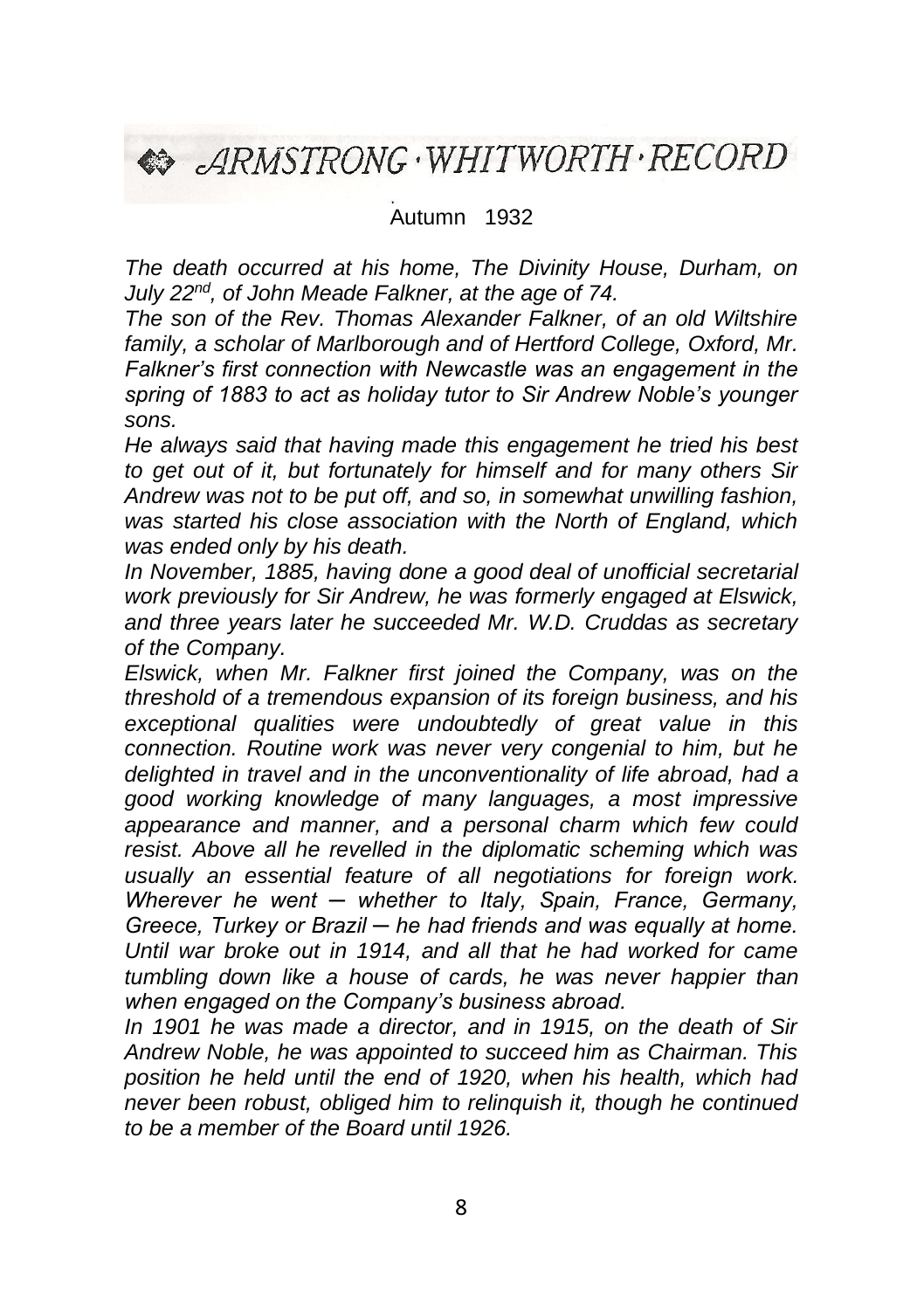*Of his serious work for the Company much that is very interesting might be told, but an equally long and quite as entertaining an account could be written of his less serious moments. He was possessed of a most impish sense of humour, which found an outlet in a host of practical jokes. Any one might suffer, but for many years one of his most willing and appreciative victims was the late Sir Philip Watts, whose good temper never, and whose simplicity hardly ever, was known to fail. A number of poems, many of which are lost but some of which fortunately survive, are another indication that life at Elswick in his earlier days was not all sheer drudgery.*

*Apart from Elswick and his work for the Company he was a man of the widest interests. His love for and familiarity with the Classics never left him. Music ─ especially Church music ─ occupied much of his time and thought at one period, during which he spent most of his Sundays in the organ loft at Durham and compiled and published his*  Ad Majorem Psalter. *In many branches of archaeology he was an acknowledged authority. He was a keen games player so far as his health allowed; a more than useful wicket-keeper, he also played golf, tennis, racquets and lawn tennis, generally in his own way, which was often not the most usual or the best way, but always with the greatest enthusiasm. Field sports had not much attraction for him, though he fished occasionally, but he understood and appreciated the sporting interests of others.*

*Books, all aspects of books ─ even to the ravages of the bookworm, of which he once produced at Elswick a specimen in a glass case ─ probably provided him with his chief and most lasting interest. All his life he collected them: at first early editions, rarities and fine bindings, nothing of very great value, but each representing a thrill either as a find or as having cost a little more than he could afford. Later when, owing to increasing means, he found regretfully that the thrill was no longer there, he turned to liturgical books, where he found once more no difficulty in paying more than he thought he ought to, with the result that by the end of his life he was the owner of one of the outstanding collections of such books in the country….*

*….Looking back on him across the years, with all his weaknesses and all his greatnesses, he towers physically and mentally. To have been associated with him at all was an education; to have counted him as a friend is a possession which those who could lay claim to it will treasure to the end of their lives.*

*W.T.C.C.*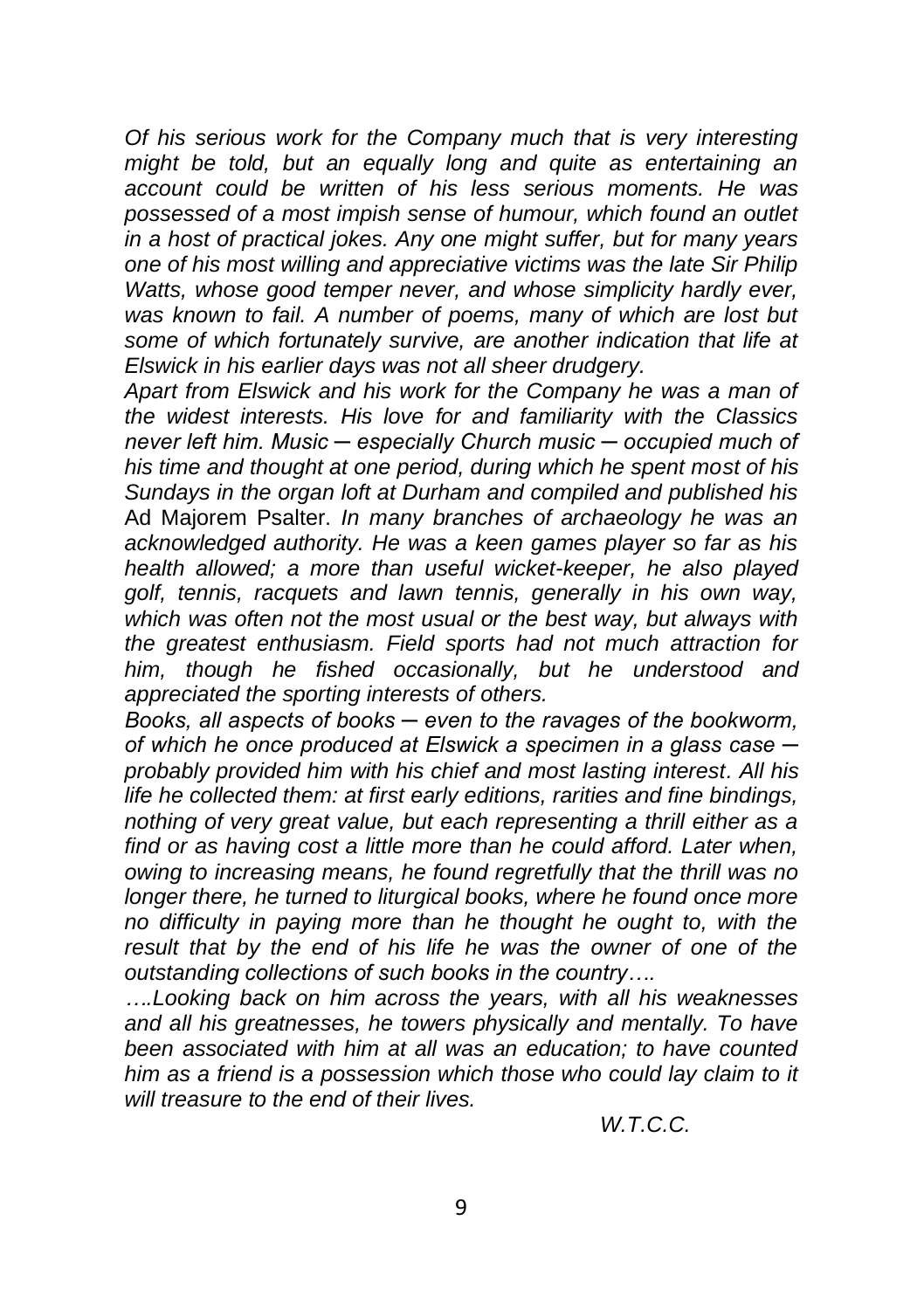### **Weymouth College Magazine**

*The death of John Meade Falkner on July 22 at the age of 74 terminated a most remarkable career. Falkner had always been a close spectator of school affairs. Although he only spent two years at the School, and afterwards became a foundation scholar at Marlborough, he retained his close affection for it, to the end of his days.*

*Spending his early holidays in cycling over the hills of Oxfordshire, he produced as his first literary work a guidebook to that county. In 1896* (sic) *he published* The Lost Stradivarius*, a mystic ghost story, the scene of which is laid in a sixteenth-century room of Hertford College, Oxford. Then came* Moonfleet*, a smuggling story wellknown to all lovers of Dorset, and lastly in 1903, he brought out* The Nebuly Coat*, a long and elaborate novel, which many consider his best work. In addition to these novels, Mr. Falkner produced books, which revealed his great love of antiquarian research and things medieval. Admirable poetry also flowed from his pen. Most of it was for private circulation, but some reached the public through the pages of the* Spectator.

*In business life, as secretary and chairman of Armstrong, Whitworth and Co., he negotiated in the critical days of 1915 "with the charm of a diplomat, while he looked at life through the eyes of a poet".*

*Though he proclaimed himself a recluse, his varying and absorbing experience as a scholar, novelist, guidebook writer, man of business, and man of the world, made his conversation versatile and interesting, full of the charm of the unexpected. The extent of his charities (writes a* Times *correspondent) was astonishingly large and the amount of time he took to comfort the downhearted or ailing must have added heavy burdens to his daily work. He neither received, nor expected any reward from his own country in recognition of his services, though he was decorated by the Turkish, Italian and Japanese governments. As his health gradually failed it was not such decorations as these on which he cast back his eyes, but on those conferred on himself as a man of letters, involving no initial behind his name and no handle in front of it.*

(Falkner was a pupil at Weymouth from July 1871 to December 1872)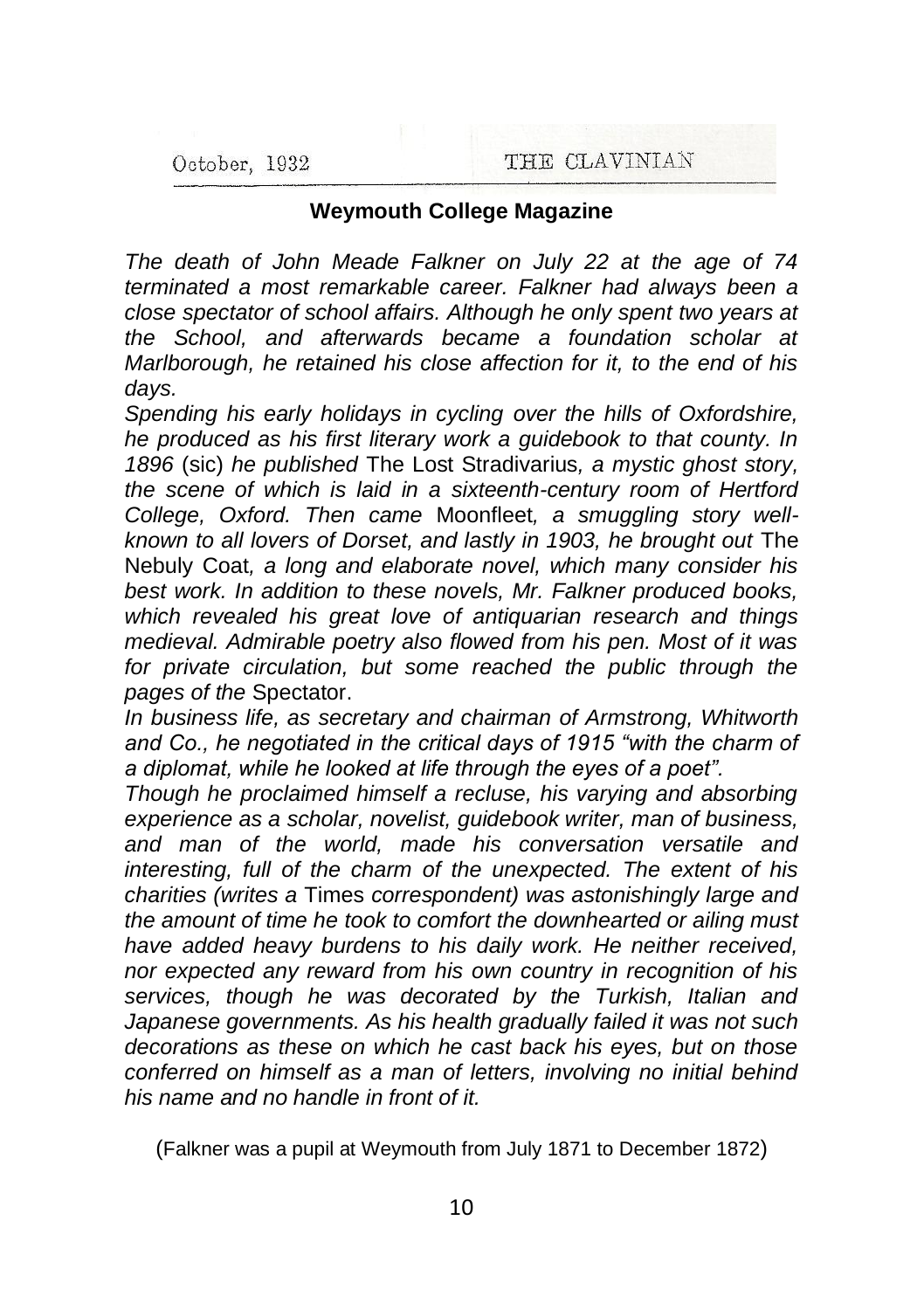

*A very great friend and exact contemporary of the Skipper's (*Charles Lynam – Headmaster of The Dragon School, Oxford) *will be remembered by many Old Dragons. From 1883, when he left Oxford to go as Secretary to the great Armstrong firm at Elswick, till 1900, Falkner was a constant and welcome visitor at the Dragon School. He took us on many delightful visits to the picturesque places round Oxford. To Royal Ryecote of Queen Elizabeth, to Fairford with its wonderful stained glass, to Burford with its splendid church and ghost-haunted old Priory, to Eynsham, Witney, up the River by Godstow monastery to Wytham and to the* Spread Eagle *at Thame, even as far as Hughenden and Wycombe he led expeditions, entertaining us with marvellous stories and inspiring us with his love for romance and antiquities.*

*To me he was the most inspiring friend a man could have. He was full of quaint humour, of strange stories and out-of-the-way information, with a wonderful fund of anecdote and apt quotation, and I imbibed from him a priceless love of history and literature and archaeology. One unforgettable memory I have of a winter visit to him at his Divinity House, Durham, and a walk on the far side of the river. The magnificent rock pile of Cathedral and Castle stood out in the moonlight over the misty river-bed. Together we were filled with the magic of the view, and later we went into the dim brazier-lit Cathedral, wonderful, past all words. Here, at his home, he died on July 22nd this year, 1932. He was an intense lover of the classics. I once found him reading the Odyssey in the original ─ for the fifteenth time. I think Odysseus was his favourite hero. On one visit to the School he recited to me the whole of Tennyson's "Ulysses" and was astounded that I did not know it. Afterwards every boy who passed*